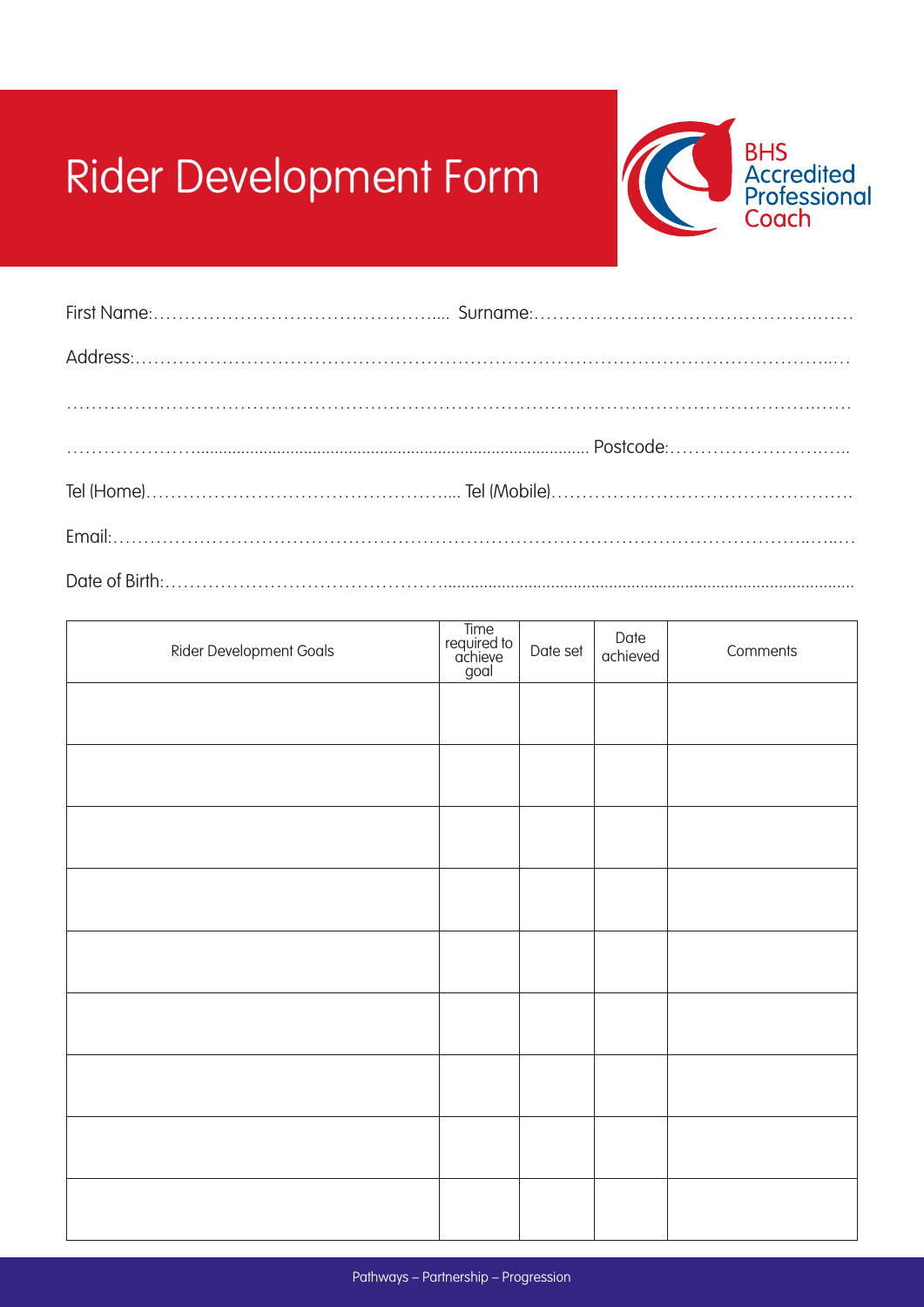## **Riding Ability**

| <b>Complete Beginner</b> | Lead rein/lunge                   |  |  |  |  |
|--------------------------|-----------------------------------|--|--|--|--|
| <b>Beginner</b>          | Walk/trot                         |  |  |  |  |
| <b>Novice</b>            | Canter/jumping                    |  |  |  |  |
| <b>Intermediate</b>      | Jumping courses                   |  |  |  |  |
| <b>Advanced</b>          | Training towards BE90/BD Novice + |  |  |  |  |
|                          |                                   |  |  |  |  |

Please detail any disability or medical conditions that might affect your ability to ride. This may include, but not be limited to, any back problems, conditions which can affect balance or blackouts/loss of consciousness/fitting. If you are unsure about any existing medical condition please consult your doctor.

| Do you take any routine medication?             | Yes/No |  |  |  |  |  |  |
|-------------------------------------------------|--------|--|--|--|--|--|--|
|                                                 |        |  |  |  |  |  |  |
| Have you ever suffered a serious injury? Yes/No |        |  |  |  |  |  |  |
|                                                 |        |  |  |  |  |  |  |
|                                                 |        |  |  |  |  |  |  |
|                                                 |        |  |  |  |  |  |  |

I confirm that to the best of my knowledge all of the above details are correct.

I have read the Horse Riders' Code of Conduct below and I understand that riding at any standard has inherent risk of injury. I accept that risk and agree that the Riding Instructor will not be liable for injury or damage to property unless it is caused by their negligence.

Data Protection Act 2018: I understand that the information I have given will be held in accordance with the Data Protection Act 2018 but may also be made available to insurers and other concerned parties in the event of an injury or accident. The lawful basis for this is legal obligation.